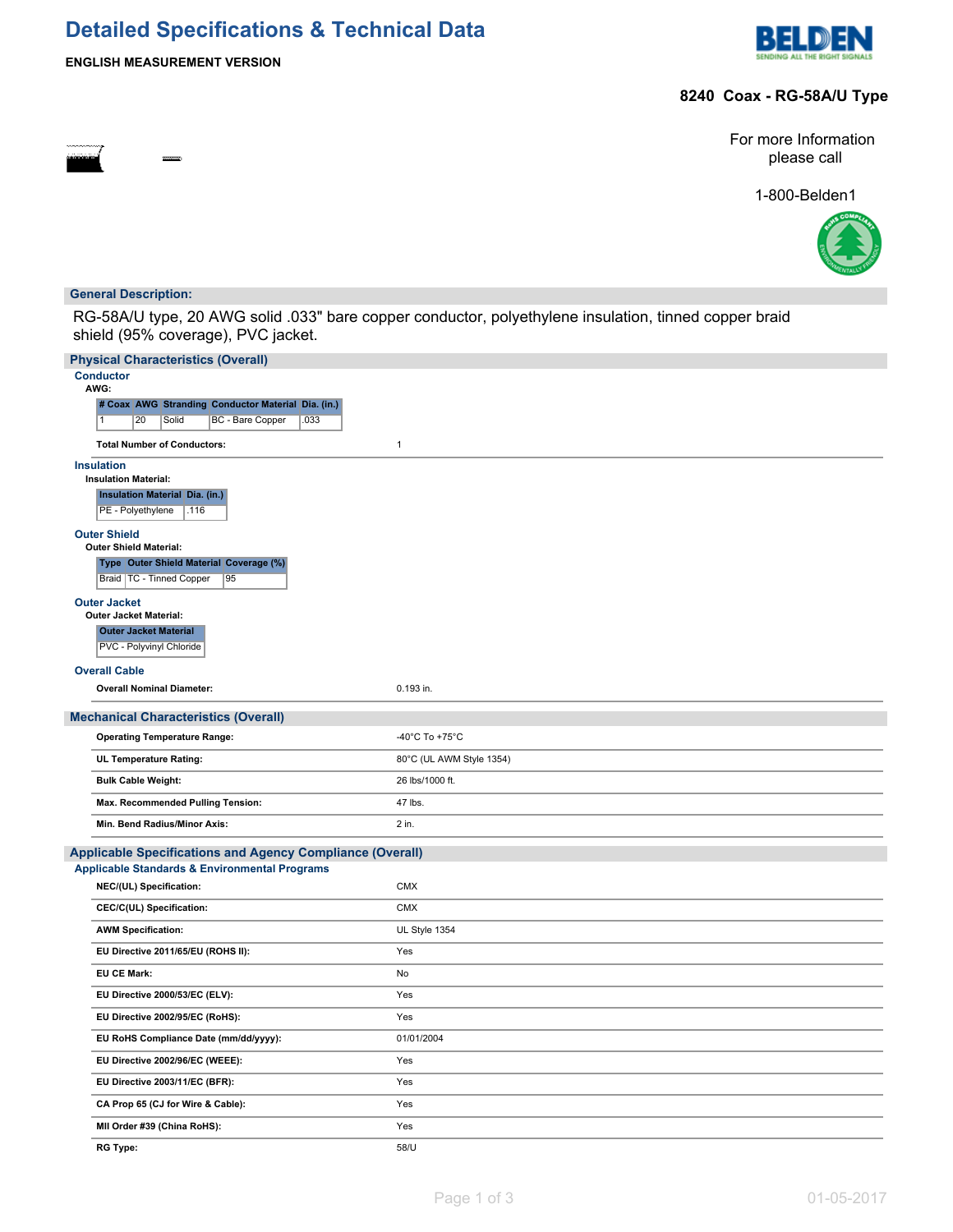# **Detailed Specifications & Technical Data**

## **ENGLISH MEASUREMENT VERSION**



# **8240 Coax - RG-58A/U Type**

| <b>Flame Test</b>            |                                                           |              |                    |                                                      |              |                  |
|------------------------------|-----------------------------------------------------------|--------------|--------------------|------------------------------------------------------|--------------|------------------|
| UL Flame Test:               |                                                           |              | $VW-1$             |                                                      |              |                  |
| <b>Suitability</b>           |                                                           |              |                    |                                                      |              |                  |
| Suitability - Indoor:        |                                                           |              | Yes                |                                                      |              |                  |
| <b>Plenum/Non-Plenum</b>     |                                                           |              |                    |                                                      |              |                  |
| Plenum (Y/N):                |                                                           |              | No                 |                                                      |              |                  |
| <b>Plenum Number:</b>        |                                                           |              | 88240, 82240       |                                                      |              |                  |
|                              |                                                           |              |                    |                                                      |              |                  |
|                              | <b>Electrical Characteristics (Overall)</b>               |              |                    |                                                      |              |                  |
| Impedance (Ohm)              | Nom. Characteristic Impedance:                            |              |                    |                                                      |              |                  |
| 52                           |                                                           |              |                    |                                                      |              |                  |
| Nom. Inductance:             |                                                           |              |                    |                                                      |              |                  |
| Inductance (µH/ft)           |                                                           |              |                    |                                                      |              |                  |
| 0.080                        |                                                           |              |                    |                                                      |              |                  |
|                              | Nom. Capacitance Conductor to Shield:                     |              |                    |                                                      |              |                  |
| <b>Capacitance (pF/ft)</b>   |                                                           |              |                    |                                                      |              |                  |
| 28.5                         |                                                           |              |                    |                                                      |              |                  |
|                              | Nominal Velocity of Propagation:                          |              |                    |                                                      |              |                  |
| <b>VP</b> (%)                |                                                           |              |                    |                                                      |              |                  |
| 66                           |                                                           |              |                    |                                                      |              |                  |
| <b>Nominal Delay:</b>        |                                                           |              |                    |                                                      |              |                  |
| Delay (ns/ft)<br>1.54        |                                                           |              |                    |                                                      |              |                  |
|                              |                                                           |              |                    |                                                      |              |                  |
|                              | Nom. Conductor DC Resistance:<br>DCR @ 20°C (Ohm/1000 ft) |              |                    |                                                      |              |                  |
| 10.0                         |                                                           |              |                    |                                                      |              |                  |
|                              | Nominal Outer Shield DC Resistance:                       |              |                    |                                                      |              |                  |
|                              | DCR @ 20°C (Ohm/1000 ft)                                  |              |                    |                                                      |              |                  |
| 4.1                          |                                                           |              |                    |                                                      |              |                  |
| Nom. Attenuation:            |                                                           |              |                    |                                                      |              |                  |
|                              | Freq. (MHz) Attenuation (dB/100 ft.)                      |              |                    |                                                      |              |                  |
| $\overline{1}$               | $\overline{0.3}$                                          |              |                    |                                                      |              |                  |
| 10                           | 1.1                                                       |              |                    |                                                      |              |                  |
| 50<br>100                    | 2.5<br>3.8                                                |              |                    |                                                      |              |                  |
| 200                          | 5.6                                                       |              |                    |                                                      |              |                  |
| 400                          | 8.4                                                       |              |                    |                                                      |              |                  |
| 700                          | 11.7                                                      |              |                    |                                                      |              |                  |
| 900                          | 13.7                                                      |              |                    |                                                      |              |                  |
| 1000                         | 14.5                                                      |              |                    |                                                      |              |                  |
| Max. Power Rating:           |                                                           |              |                    |                                                      |              |                  |
| Freq. (MHz) Rating (W)       |                                                           |              |                    |                                                      |              |                  |
| 50<br>100                    | 530<br>350                                                |              |                    |                                                      |              |                  |
| 400                          | 160                                                       |              |                    |                                                      |              |                  |
| 1000                         | 90                                                        |              |                    |                                                      |              |                  |
| Max. Operating Voltage - UL: |                                                           |              |                    |                                                      |              |                  |
| <b>Voltage</b>               |                                                           |              |                    |                                                      |              |                  |
| 300 V RMS (CMX)              |                                                           |              |                    |                                                      |              |                  |
|                              | 30 V RMS (UL AWM Style 1354)                              |              |                    |                                                      |              |                  |
|                              | Max. Operating Voltage - Non-UL:                          |              |                    |                                                      |              |                  |
| Voltage                      |                                                           |              |                    |                                                      |              |                  |
| <b>1400 V RMS</b>            |                                                           |              |                    |                                                      |              |                  |
|                              | <b>Other Electrical Characteristic 1:</b>                 |              |                    | Actual Impedance specification is 51.5 +/- 1.5 ohms. |              |                  |
|                              |                                                           |              |                    |                                                      |              |                  |
| <b>Put Ups and Colors:</b>   |                                                           |              |                    |                                                      |              |                  |
| Item#                        |                                                           | <b>Putup</b> | <b>Ship Weight</b> | Color                                                | <b>Notes</b> | <b>Item Desc</b> |
| 8240 010U1000                |                                                           | 1.000 FT     | 27,000 LB          | <b>BLACK</b>                                         |              | #20 PE BRD FRPVC |

8240 010U500 500 FT 14.000 LB BLACK BLACK #20 PE BRD FRPVC 8240 010100 100 FT 3.300 LB BLACK #20 PE BRD FRPVC